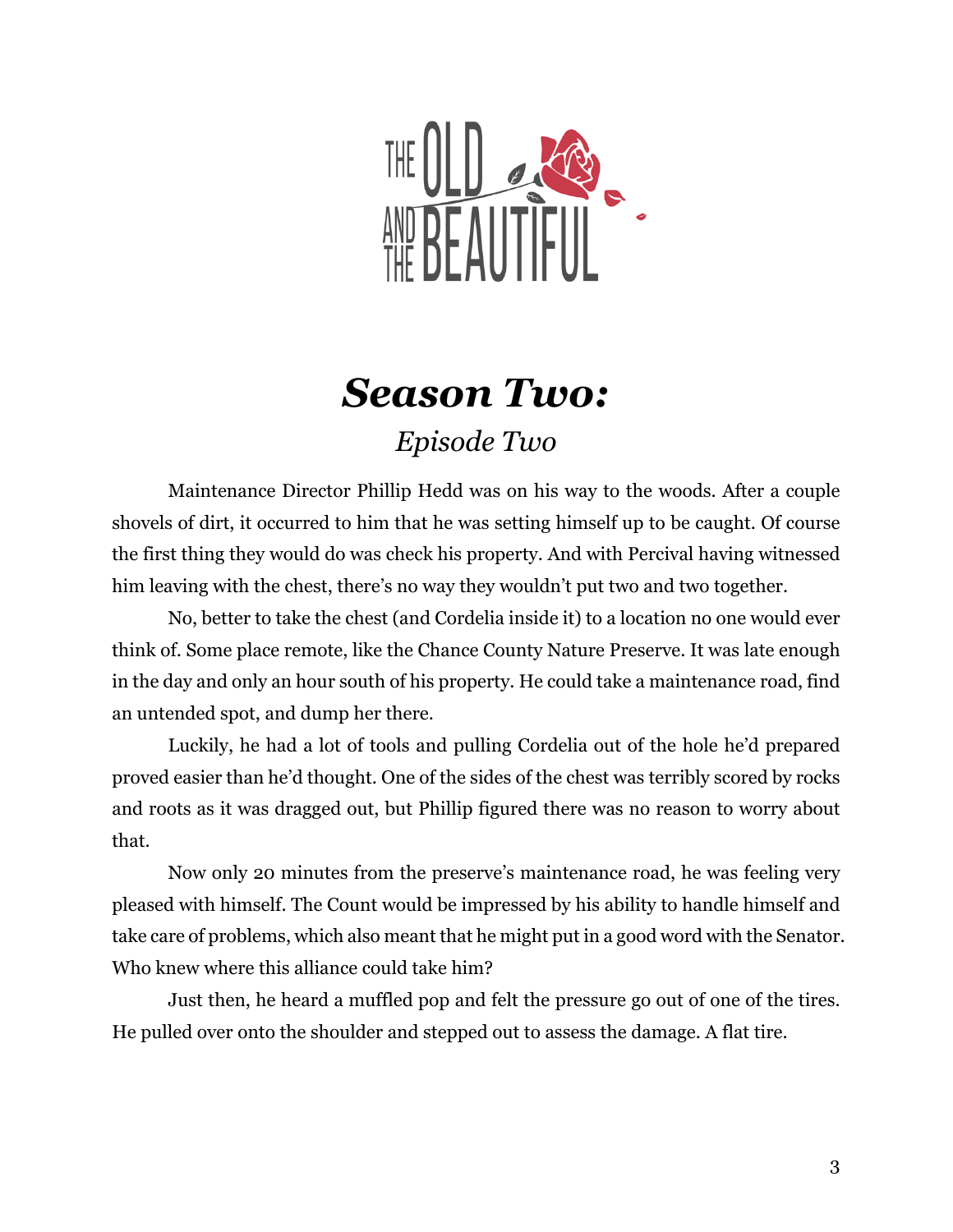Grumbling, he began the process of changing the tire. As he was positioning the jack, he heard a car pull up behind him before he saw its flashing lights. He stood up, wiped his hands on his jeans and waved at the officer, who stepped out of the cruiser.

Phillip's heart raced as the patrolman swaggered his way. Philip tried to keep his cool. *He's just stopping by to help, that's all. Nothing suspicious here.*

He prayed that Cordelia was passed out or that if she were still awake, she wouldn't be able to hear him talking to someone. *It's fine, it's fine,* he told himself.

"Got a flat?" the officer asked.

"Yes, sir. Won't take but a moment to change," Phillip replied. Could the man tell he was sweating? Phillip looked down, then back up at the officer, then down again. *Stop acting shifty,* he told himself.

"Happy to help. How about you turn on your hazards and we'll get this changed in no time?"

"Yeah, sure," Phillip said, giving the cop what he hoped was his most genuine "aw, shucks" grin. But as Phillip flipped the lights' switch, he saw the man leaning over the tailgate, looking at the chest.

"Got the hazards on, haha," said Phillip. "Thanks for reminding me." He wiped sweat from his forehead. He needed to calm down.

"Say, this chest is pretty nice. They don't make 'em like this anymore. My mother would love that!"

"Thanks.It's been in the family for ages.I'm actually on my way to get it appraised."

"Oh! Well, we need to get you ready and on your way then."

But even as he said this, Phillip noted with alarm that another cruiser was pulling up behind them. Had he misjudged the cop's intentions? Was the talk of the hope chest just a way to draw his attention until they were able to catch him, release Cordelia, and take him to jail?

The cruiser idled for a moment, and then a woman stepped out. Hands on her gun belt, blonde hair pulled back and reflective shades obscuring her eyes, she strode forward. Phillip found her much more menacing than the other officer.

"What's up, boys?" she asked. "Everything okay?"

Phillip thought he was going to have a heart attack. *Just. Keep. Smiling*, he told himself.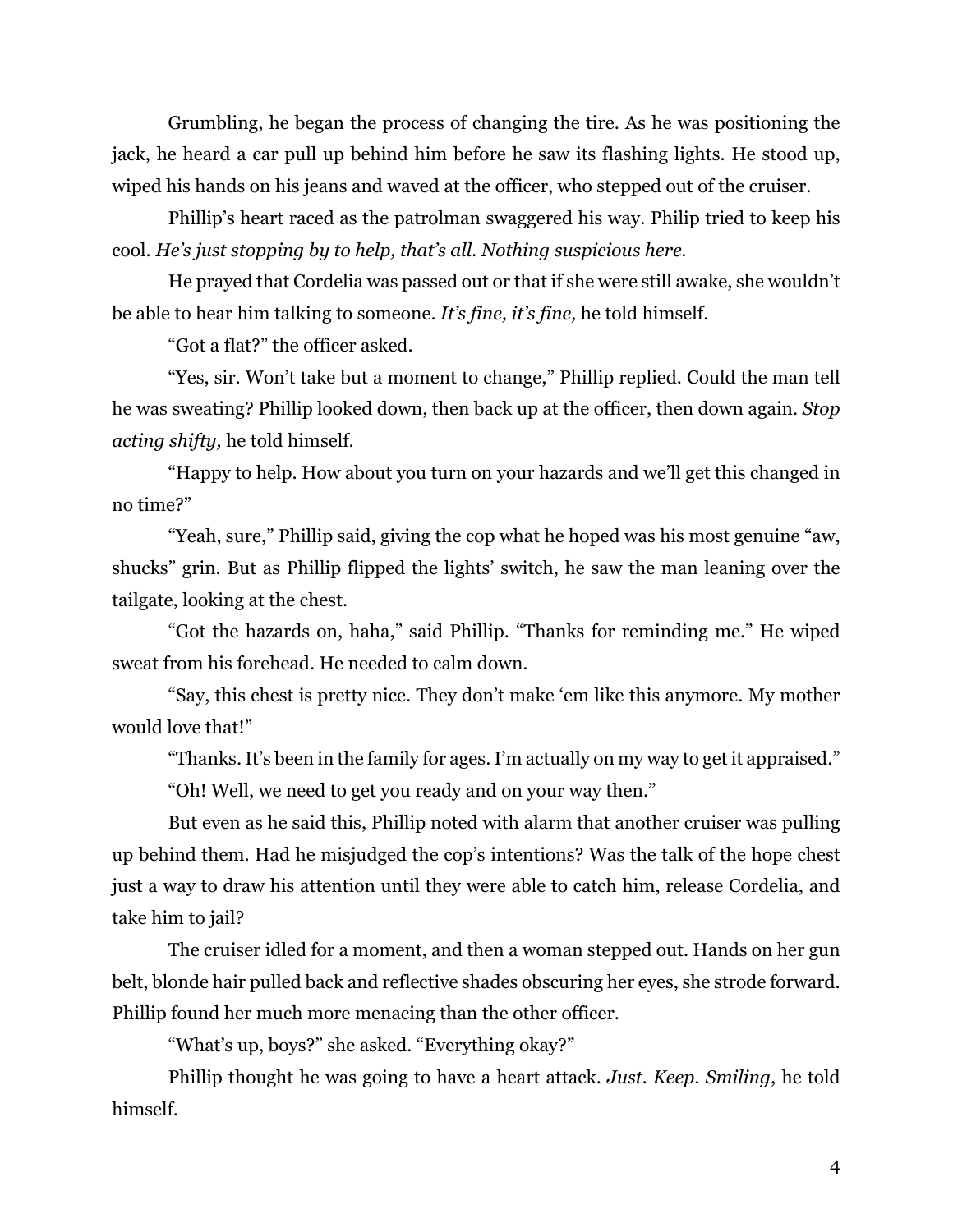"This young man," the officer smiled at Phillip, who had at least a decade on him, "had a flat tire. He's on his way to see an antique appraiser…"

"Oh, my goodness!" the other office exclaimed, taking her shades off, her attention drawn to the last place Phillip wanted her to look. "What a beautiful hope chest! My mother would love that!"

"Um, thanks," Phillip said. "It's seen some damage so I figured I might as well see what it's worth before I decide to repair it."

"I will happily take it off your hands. What would you want for it?"

Phillip literally gulped. "I have to get it appraised."

"Let me escort you," she said, smiling brightly. "Bet you never had a police escort before, have you?"

Phillip shook his head. He was certain he was about to throw up. Or pass out. Perhaps both. *How do I get out of this?*

But Phillip didn't need to worry about that. Because at that very moment, Cordelia woke up. She wasn't sure when she passed out from fear, but she instinctively knew that something was very different. Things didn't seem so muffled.

*He didn't bury me after all,* she thought. Which meant that she could still find a way out of this. She was breathing relatively easily, so air was still making its way into the chest. She told herself to keep calm and to avoid breathing too deeply. She didn't want to risk hyperventilating.

She could even see some light peeking in from one corner. Being tossed head over heels earlier had obviously weakened the chest. And then…

"Aw, I couldn't ask you to do that. Don't want to take advantage of taxpayer dollars," Phillip said.

*Phillip!* Cordelia ran down a mental list of curse words that would adequately describe that snake, then paused. Taxpayer dollars. Phillip was talking to a public servant of some kind. And he sounded nervous. She listened closely. Yes, she definitely heard the sound of cars passing. They were on a road.

*A cop!* She whispered to herself, then with a deep breath, she began to beat her fists and kick her feet against the sides of the chest. She couldn't move much, but she hoped there was enough force behind her movements to draw their attention.